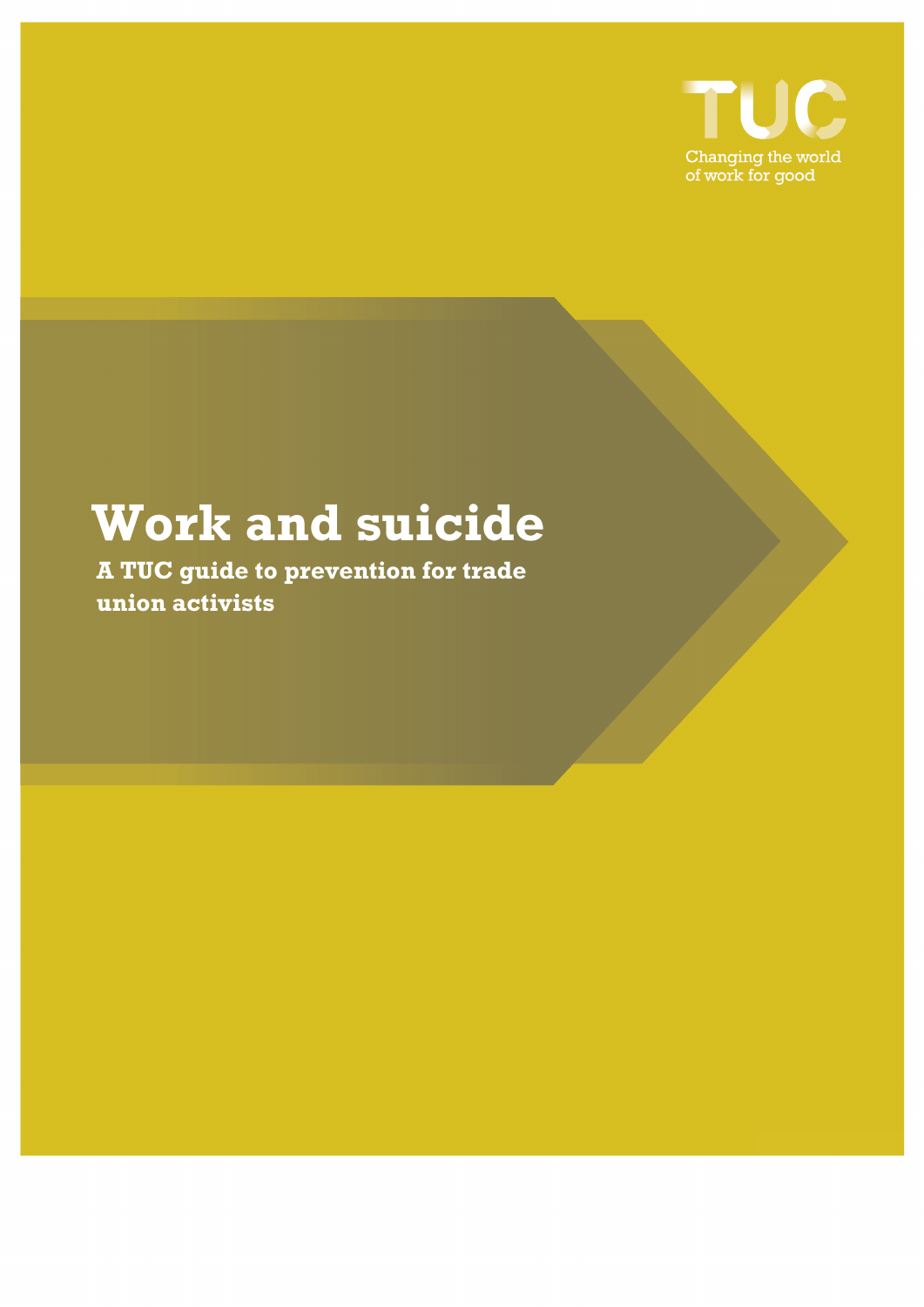## **Section One Introduction**

There can be few more tragic issues that a union representative has to deal with than the suicide of a fellow worker. Fortunately, this is something that most union representatives will never encounter but the issue of suicide is an important one and can often be linked to issues such as workplace stress, bullying or harassment.

Every year between 5,500 and 6,000 people in Britain end their own lives – well over three times the number of people who die on our roads.

Unions can have a role to play in helping prevent suicides and supporting those who may have suicidal thoughts.

There are two main areas where union representatives can help make it less likely that someone in their workplace will end their lives. These are:

#### *Prevention*

Unions can try to ensure that the workplace is not contributing to a persons mental health problems by tackling issues such as stress bullying and harassment.

They can also ensure that their employer has processes to help identify individuals at risk, support those people and raise awareness of the complex issues surrounding suicide.

That means negotiating policies that cover these areas and reviewing existing policies.

#### *Supporting individuals*

Union representatives should not be expected to be qualified counsellors. But often they are the person that a worker will contact when they have a problem and representatives can support these people and ensure that they know where they can get help.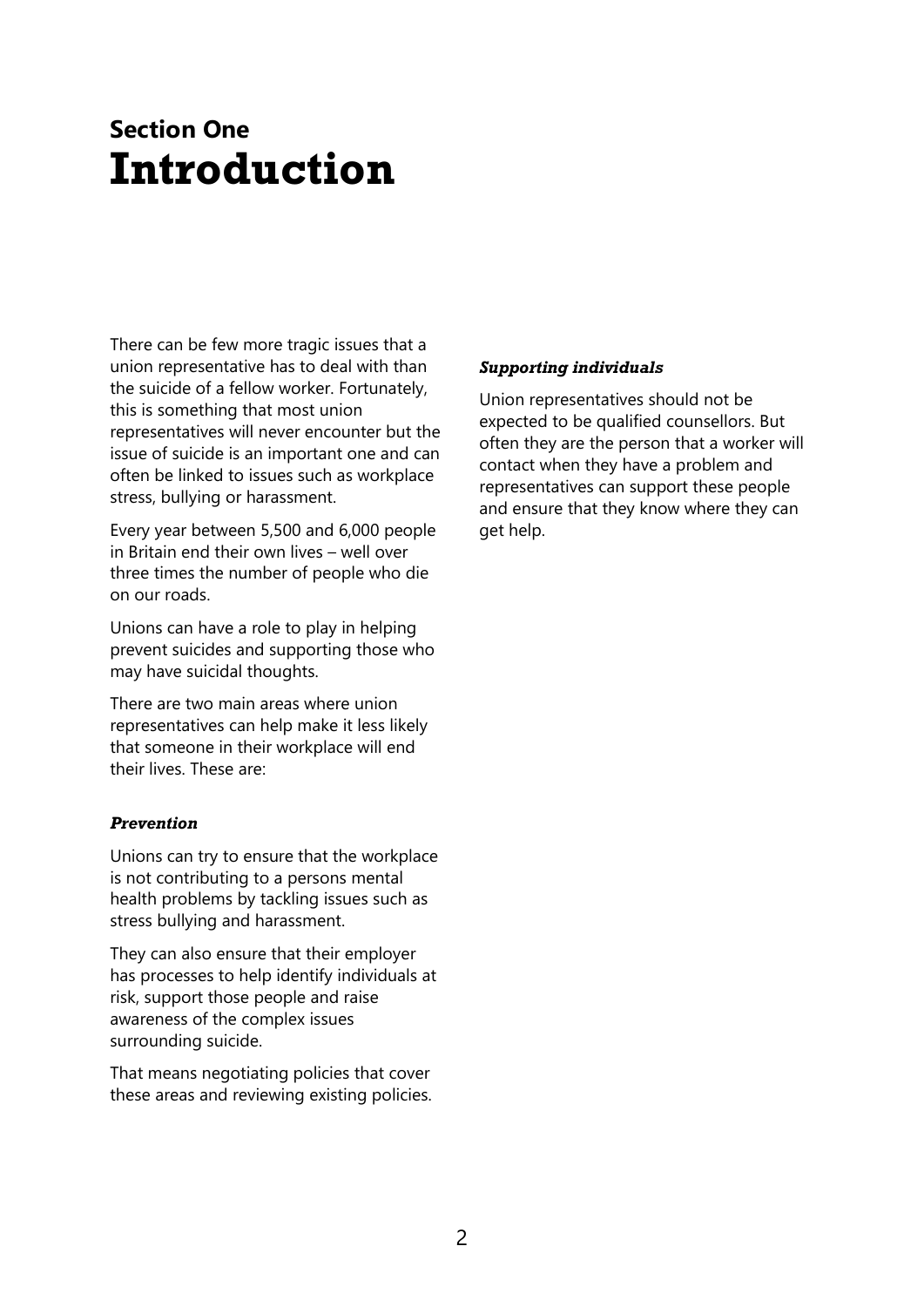## **Section Two Background**

Any of us can have suicidal feelings and often it is linked with depression. In some cases it is just a passing impulse, while in other cases it can build up over time. Often there are no warning signs (see Annex 1)

There can be many causes of suicidal feelings. Sometimes it is linked to an existing mental health issue, but often there is an underlying cause such as a traumatic experience, personal, work, financial or health problems, or even a side effect of medication.

Many people who self-harm don't want to kill themselves. Self-harming can be a kind of "survival strategy", providing a person with a way of coping with overwhelming emotions. However, self-harming is usually a sign that a person needs immediate help and support.

### **Link between work and suicide**

In 2017 the government released **[figures](https://www.ons.gov.uk/peoplepopulationandcommunity/birthsdeathsandmarriages/deaths/articles/suicidebyoccupation/england2011to2015)** that showed that there was a strong link between suicide and occupation. Low skilled male labourers are three times more likely to take their own lives than the national average. Other groups with an increased risk are nursing staff, primary teachers and agricultural workers.

Many of these workers are also those who are more likely to experience workplace stress, however, according to a **[report](https://www.samaritans.org/dying-from-inequality/report)** by the Samaritans, job insecurity, zero-hour

contracts and workplace downsizing are also important risk factors.

This was borne out by research published by **[Hazards Magazine](http://www.hazards.org/suicide/suicidalwork.htm)** which reported that there was an increase in suicides at times of restructuring and job losses.

### **The law**

Employers have a legal duty to provide a safe working environment for their workers. This is wide-ranging and covers all aspects of work under their control. This means that employers must address any issues that may cause a worker to have suicidal thoughts, including workload, stress, bullying etc.

Yet despite the link between workplace stress and suicidal feelings there are no known cases in the UK where an employer has been prosecuted after a worker has taken their own life because of the pressure they were under at work. This is despite the Corporate Manslaughter and Corporate Homicide Act and the Health and Safety at Work Act both potentially applying if it can be shown that the suicide was a result of the employers actions. There has also only once been a successful claim for damages in the civil court after a suicide.

Employers do not even have to report workplace suicides as the HSE reporting rules specifically exclude suicides from the requirements on employers to report deaths that arise from work.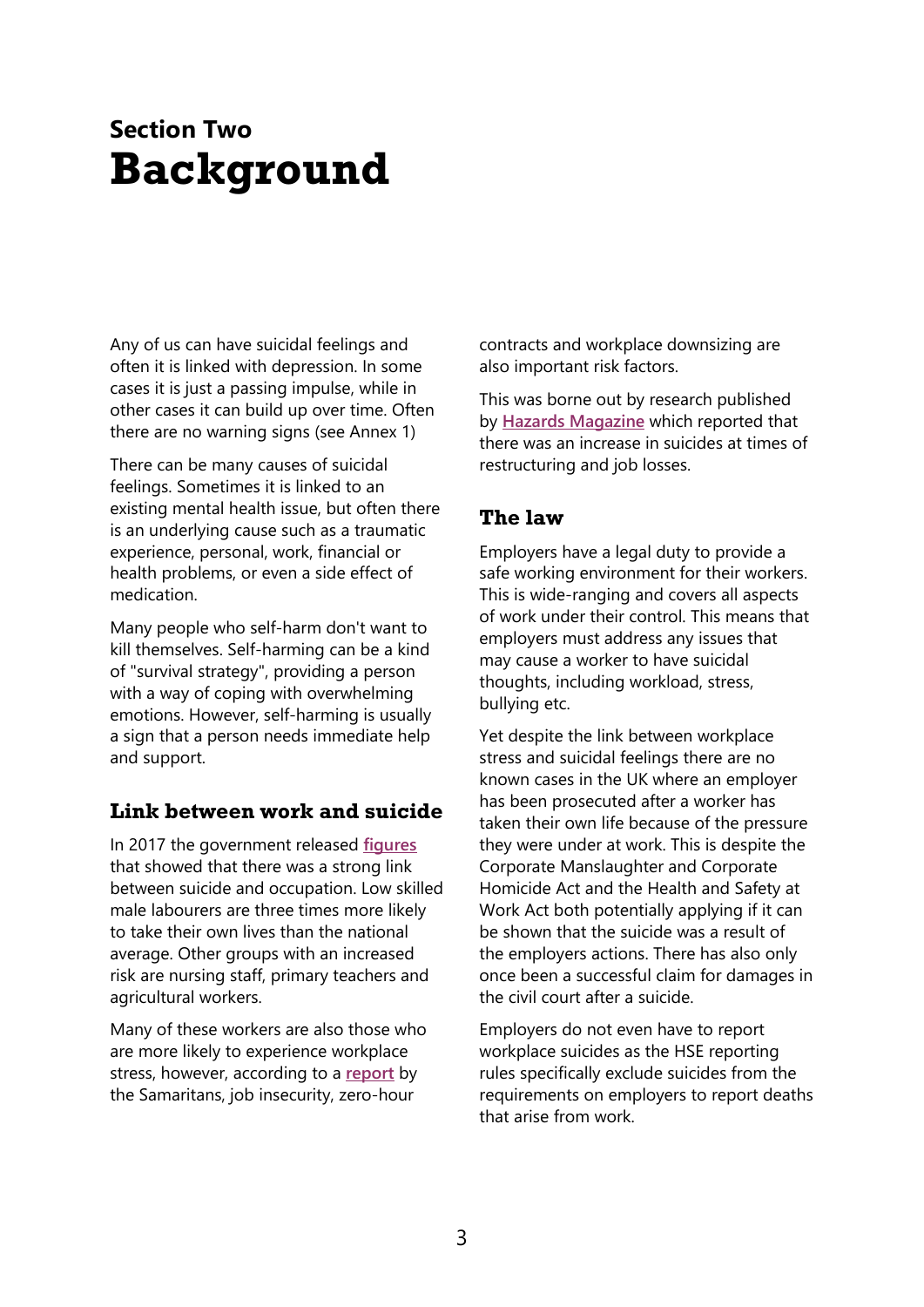## **Section Three What can be done**

### **Role of the employer**

An employer can take steps to help suicide prevention regardless of whether work is a major cause of their mental health problems. A good suicide prevention policy does not have to be a separate document. Often it is best to address the issues within the wider occupational health and wellbeing policies. This is because a workplace that takes measures to prevent stress, gives workers an element of control and has an open and honest approach to mental health, is more likely to ensure that workers are comfortable raising problem issues and know that they will get support.

Public Health England, along with Business in the Community have produced a very useful **[toolkit](https://wellbeing.bitc.org.uk/all-resources/toolkits/suicide-prevention-toolkit)** for employers on suicide prevention that unions should make their employers aware of. It says that a safe and healthy workplace can be achieved by:

- Promoting good mental health and destigmatising mental health problems
- Reducing stress at work
- Preventing and taking action against bullying and harassment
- Extending support and psychological health services
- Educating and training managers and other key staff.

The guide also stresses the importance of good absence and return to work policies that ensure that people who are ill, including with mental health problems, are

### **Safety critical workers**

**There are some workers who are in critical roles such as transport and energy workers where there is the potential, however remote, of a suicide attempt having a catastrophic impact on other workers or the public. All such sectors should have processes in place to ensure that where it is disclosed to anyone else that the person has been having suicidal thoughts then this information can be relayed to the employer and acted upon though ensuring that the potential risk is identified, and suitable action taken, including supporting and assisting the member.**

given the time off they need to get better. It recommends that it is important to maintain reasonable contact with anyone off sick, but not to put pressure on them to return before they are ready.

The risk of suicide is often highest after a person is under threat of disciplinary action or suspended. Regardless of the reasons for the disciplinary action, the employer has a duty of care to the employee during the disciplinary process, especially if the person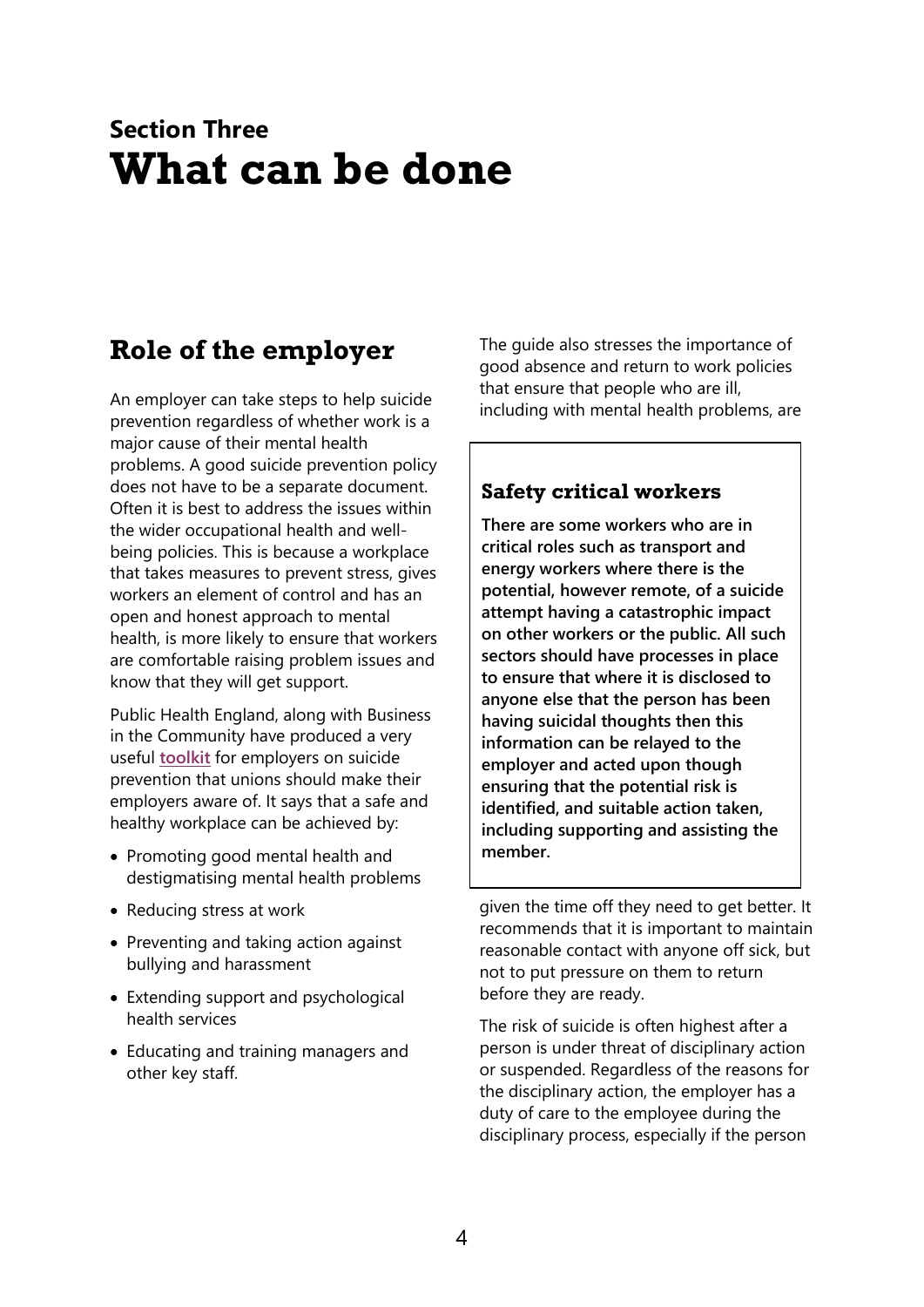is suspended while investigations are continuing. Suspension should not be seen as a neutral act as it can have a significant impact on the person affected.

Employers can assist prevent the risk of suicide by having processes in place to assess the effect of any disciplinary action/suspension on the person under investigation. This should be in place from immediately the suspension takes place.

At the earliest stage, the employer should explain that the suspension is not a presumption of guilt and make plans to ensure the employees well-being.

It may be appropriate to ask the employees permission to contact a person to ensure that they have some support while at home, but this can only be done with the employees permission.

They should also ensure that the investigation and any hearings are concluded in as short a time as possible while ensuring that the process is fair.

Employers also have to consider the effect on mental health in cases of dismissal to ensure that support is offered.

#### *Controlling access to opportunities*

**Employers can also take action to ensure that they restrict access to locations and materials that can be used for suicide. This can include restricting access to rooftops and restricting the opening of high-level windows.** 

**In some sectors it can involve ensuring that staff have no access to lethal drugs or chemicals by having good security and verification processes.**

### **The role of the union**

### **Supporting individuals**

On occasion, a union workplace representative may come across a situation whereby a member states that they have felt suicidal or had suicidal thoughts in the past. Often it is when a person is asking for assistance from the union because of an issue around stress, bullying, harassment, or another workplace problem.

Although these occasions are rare, it can be very distressing to have to talk to a colleague about these feelings.

You are not expected to be a counsellor, or an expert and often the best thing that you can do initially is simply listen and let the member talk to you about their feelings and their problems. For being who have experienced suicidal thoughts, talking about them to someone who will be supportive and who will not judge them can be a first step towards getting help.

You do not need any special training to be able to listen. Simply let the person talk, don't make assumptions and be prepared to ask clear direct questions if it helps the person to open up.

However although talking can help a lot, it is also important to offer practical support that can include:

Encouraging them to seek help. This could be from their GP, the employer's Employee Assistance Programme/OH provider (if there is one), or a body such as the **[Samaritans.](https://www.samaritans.org/)**

Trying to deal with the causes. If the member has work-related problems then you can also try to ensure that the issues that are concerning the member are addressed by the employer.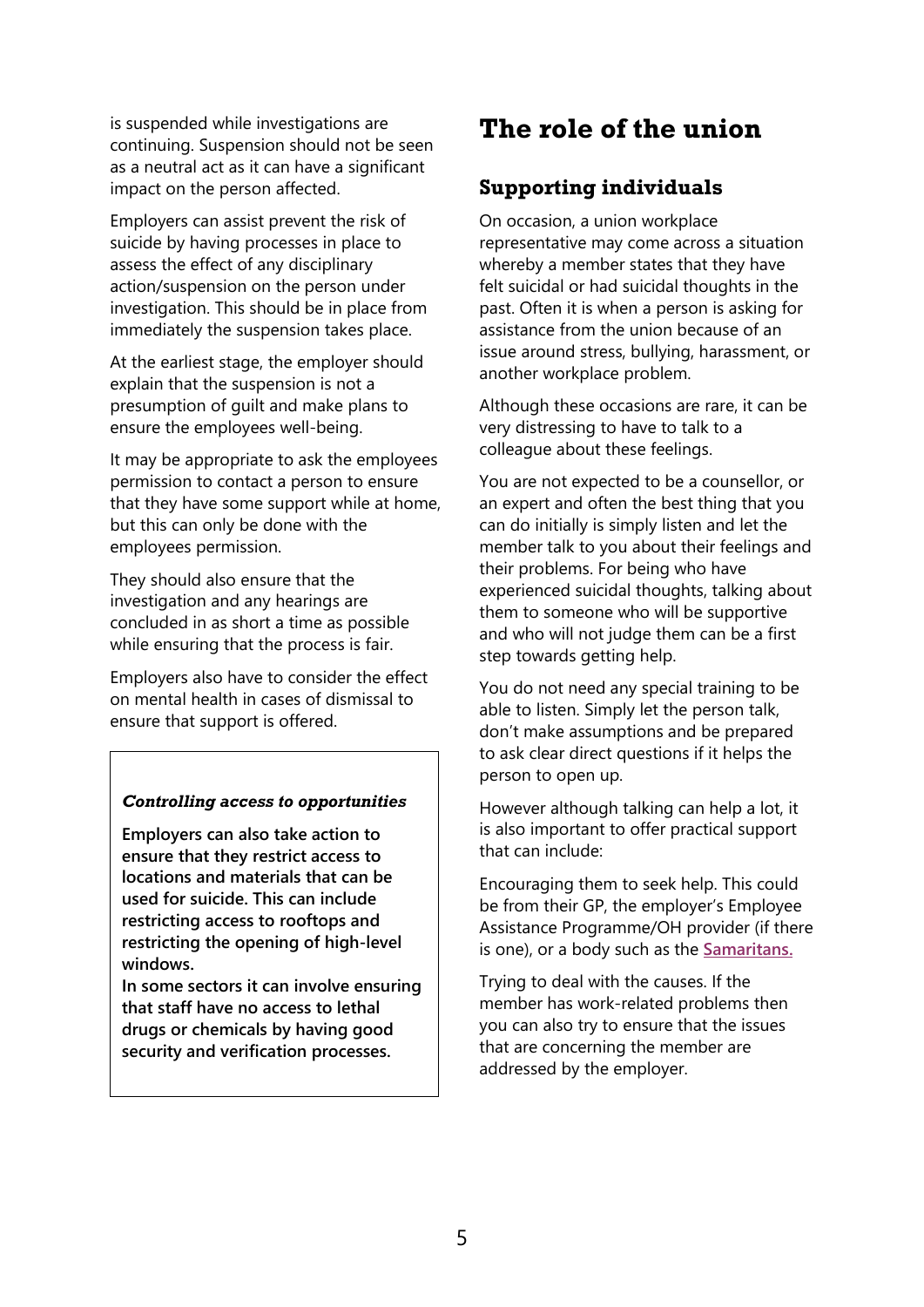#### *Member threatening imminent suicide*

**If a member tells you that they are actually going to try to kill themselves rather than they have had suicidal thoughts in the past you should treat it as a medical emergency and call 999.**

### **Dealing with bereavement**

Many union activists, will, at some time or another have to deal with a member dying. Often it is because of an illness. Any death of a member can be upsetting for their work colleagues. If however the person is believed to have died by suicide then it can have a major emotional impact and employers should be willing to offer counselling and help to all those effected as well as support for the persons family. There is further advice on this in the publication **[Crisis Management in the Event of a](http://wellbeing.bitc.org.uk/sites/default/files/business_in_the_community_crisis_management_in_the_event_of_a_suicide_toolkit.pdf)  [Suicide.](http://wellbeing.bitc.org.uk/sites/default/files/business_in_the_community_crisis_management_in_the_event_of_a_suicide_toolkit.pdf)**

### **Checklist for union representatives**

- $\sqrt{\phantom{a}}$  Ensure that your employer is aware of the issue of suicide and suicide prevention as a workplace issue and that they have accessed appropriate advice and support.
- $\sqrt{ }$  Jointly review existing policies on stress management, bullying/harassment, mental health, employee assistance, disciplinary procedures and suspension.
- $\sqrt{ }$  Seek training from the TUC or your union on dealing with mental health issues.
- $\triangledown$  Ensure that organisations such as the [Samaritans](https://www.samaritans.org/) are invited to any health or well-being events organised in your workplace.
- $\overline{V}$  Keep in touch with any members who are suspended during disciplinary procedures to ensure they have access to any support they need.
- $\sqrt{ }$  Encourage members to talk to you about any problems that they are having at work.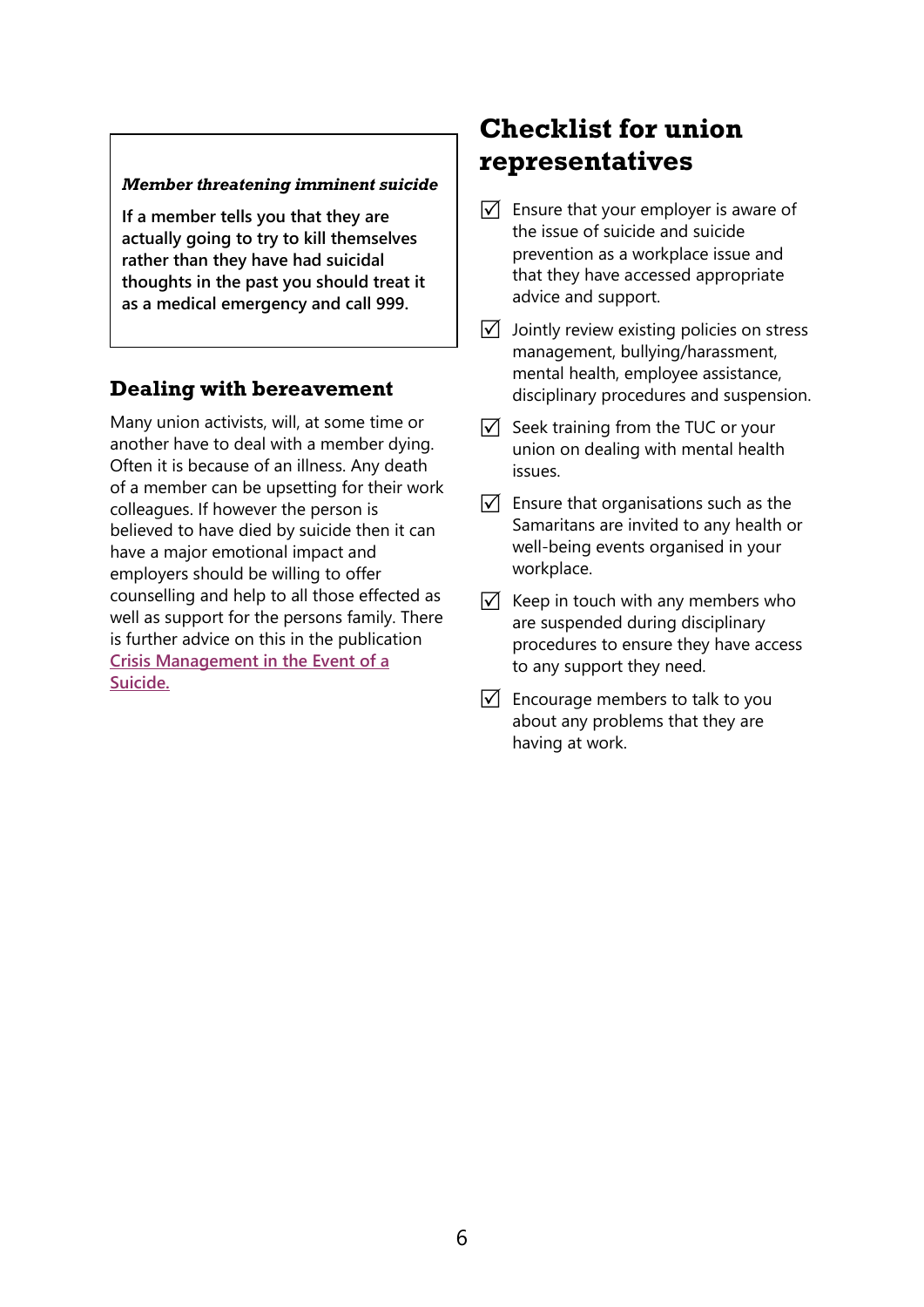### **Annex**

### **Warning signs (from [NHS choices website\)](https://www.nhs.uk/conditions/suicide)**

### *High-risk warning signs*

A person may be at high risk of attempting suicide if they:

- threaten to hurt or kill themselves
- talk or write about death, dying or suicide
- actively look for ways to kill themselves, such as stockpiling tablets.

If the person has previously been diagnosed with a mental health condition, contact a member of their care team or the centre or clinic where they were being treated.

If you don't have these details, contact your nearest accident and emergency (A&E) department and ask for the contact details of the nearest crisis resolution team (CRT). CRTs are teams of mental healthcare professionals, such as psychiatrists and psychiatric nurses, who work with people experiencing severe psychological and emotional distress.

While waiting for help to arrive, remove any possible means of suicide from the person's immediate environment, such as medication, knives or other sharp objects, household chemicals, such as bleach and ropes or belts.

#### *Other warning signs*

A person may also be at risk of attempting suicide if they:

• complain of feelings of hopelessness

- have episodes of sudden rage and anger
- act recklessly and engage in risky activities with an apparent lack of concern about the consequences
- talk about feeling trapped, such as saying they can't see any way out of their current situation
- self-harm including misusing drugs or alcohol, or using more than they usually do
- noticeably gain or lose weight due to a change in their appetite
- become increasingly withdrawn from friends, family and society in general
- appear anxious and agitated
- are unable to sleep or they sleep all the time
- have sudden mood swings a sudden lift in mood after a period of depression could indicate they have made the decision to attempt suicide
- talk and act in a way that suggests their life has no sense of purpose
- lose interest in most things, including their appearance
- put their affairs in order, such as sorting out possessions or making a will.